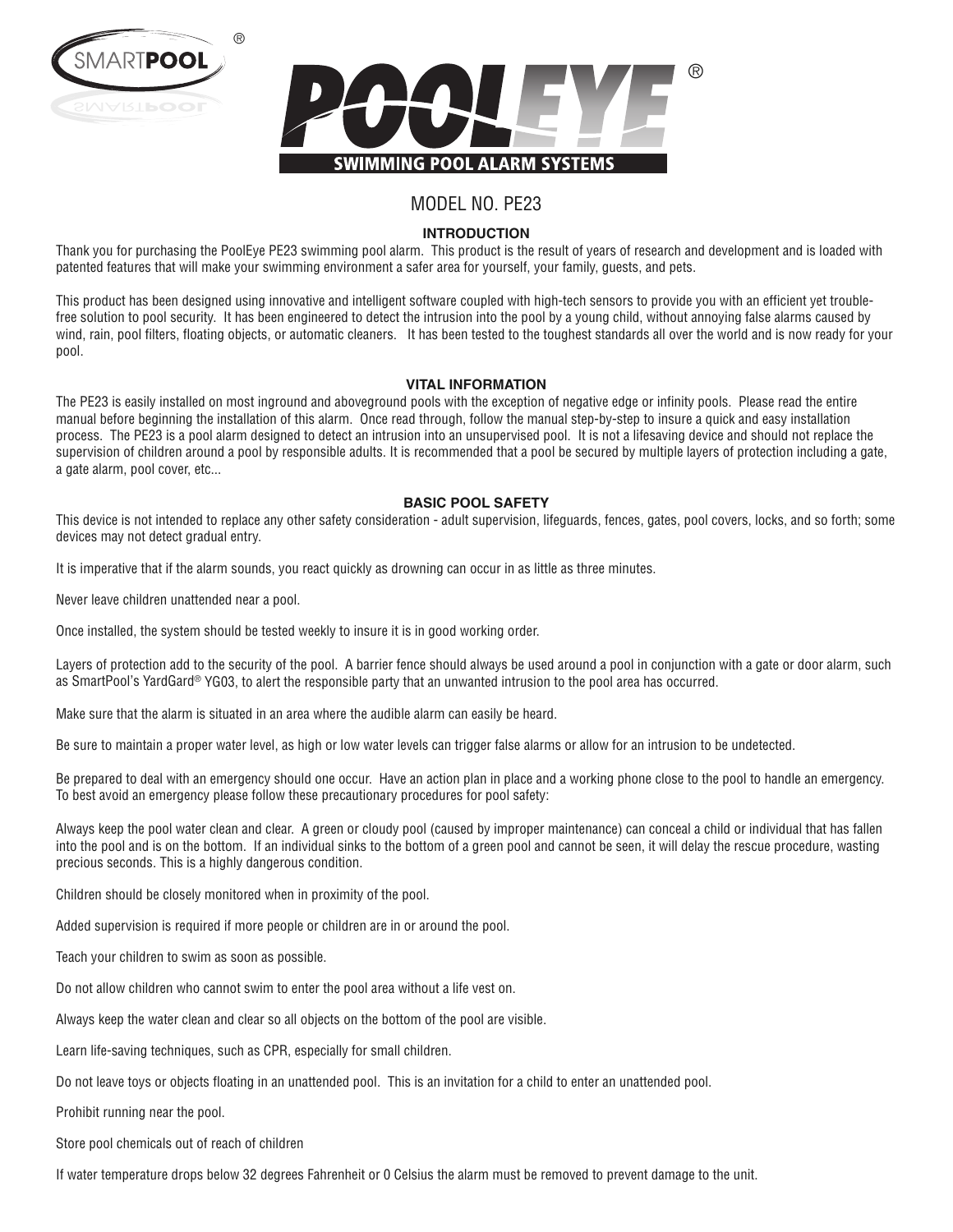## **INSTALLING THE PE23**

Begin the installation by carefully unpacking the box and checking to ensure all parts are present. If any parts are missing contact Smartpool Customer Service at 732 730 9880 for replacement parts. See the parts list below.

- A. Main Alarm Body.
- B. Alarm Mounting Plate.
- C. Remote Siren.
- D. AC Adapter for Remote Siren.
- E. Mounting screws for Main alarm Body.
- F. Mounting Anchors.
- G. Magnetic Key.

## **REQUIRED TOOLS**

- Pencil
- Phillips head screwdriver
- 1/2" drill bit
- Electric Drill
- Adjustable wrench
- Masking tape



# **CHOOSING THE LOCATION TO INSTALL ALARM**

The location of your alarm is critical to ensure that it performs to its optimum abilities. On the following page is a diagram showing the most popular pool styles and their optimum mounting points on the pool. Decide which configuration is closest to your pool and continue with the installation.

**In configuration A the PE23 is effective on pools up to 16' x32' and should be placed at location 1 or 2.**

**In configuration B the PE23 should be installed at location 1 if the pool size is 26 feet (8M) or less. If the pool exceeds 26 feet (8M) then a second alarm is required. In this case, install the alarms at location 2 AND 3.**

**In configuration C the PE23 should be installed in pools 24 feet (8m) or less, at location 1. For pools larger than 24 feet, a second alarm should be added at location 2.**

**In configuration D the PE23 should be installed in pools 17 feet or less in location 1. For pools larger than 17 feet a second alarm should be added to location 2.**

**In configuration E the PE23 should be installed in any of the 4 locations and a second unit should be installed if the diameter is greater than 24 feet.**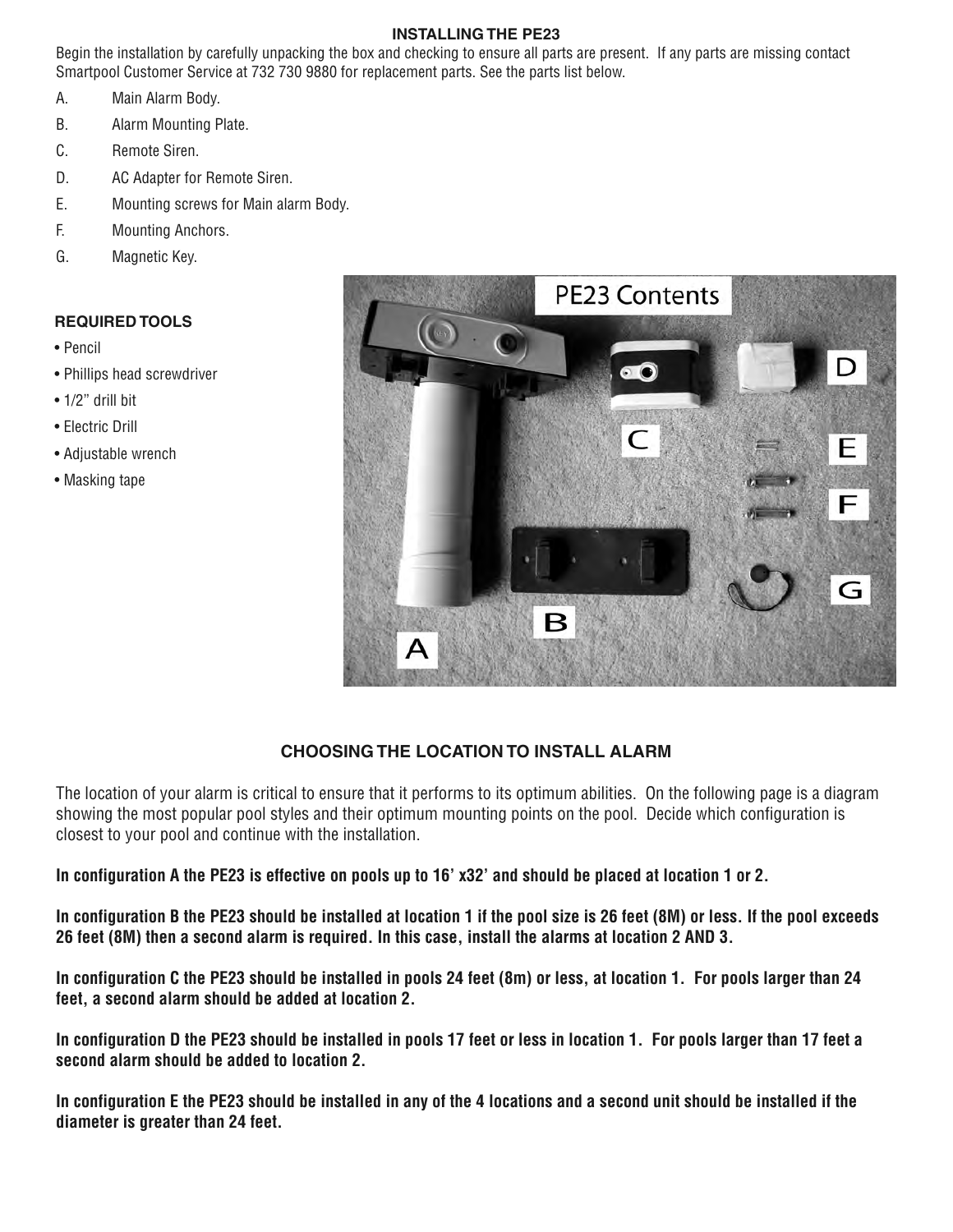## **CHOOSING THE LOCATION TO INSTALL ALARM (cont.)**



## **INGROUND INSTALLATIONS (Aboveground installations can be found after step 7)**

#### **STEP 1**

Test fit the alarm (A) in the location as predetermined by the configuration above. The alarm sensor pipe throat should be in the water as shown, and the mounting area for the base shall be level and flat. The alarm base (B) should snap into the bottom of the main alarm body easily while allowing the sensor throat to extend directly into the pool at a 90 degree angle as shown in FIG 1.

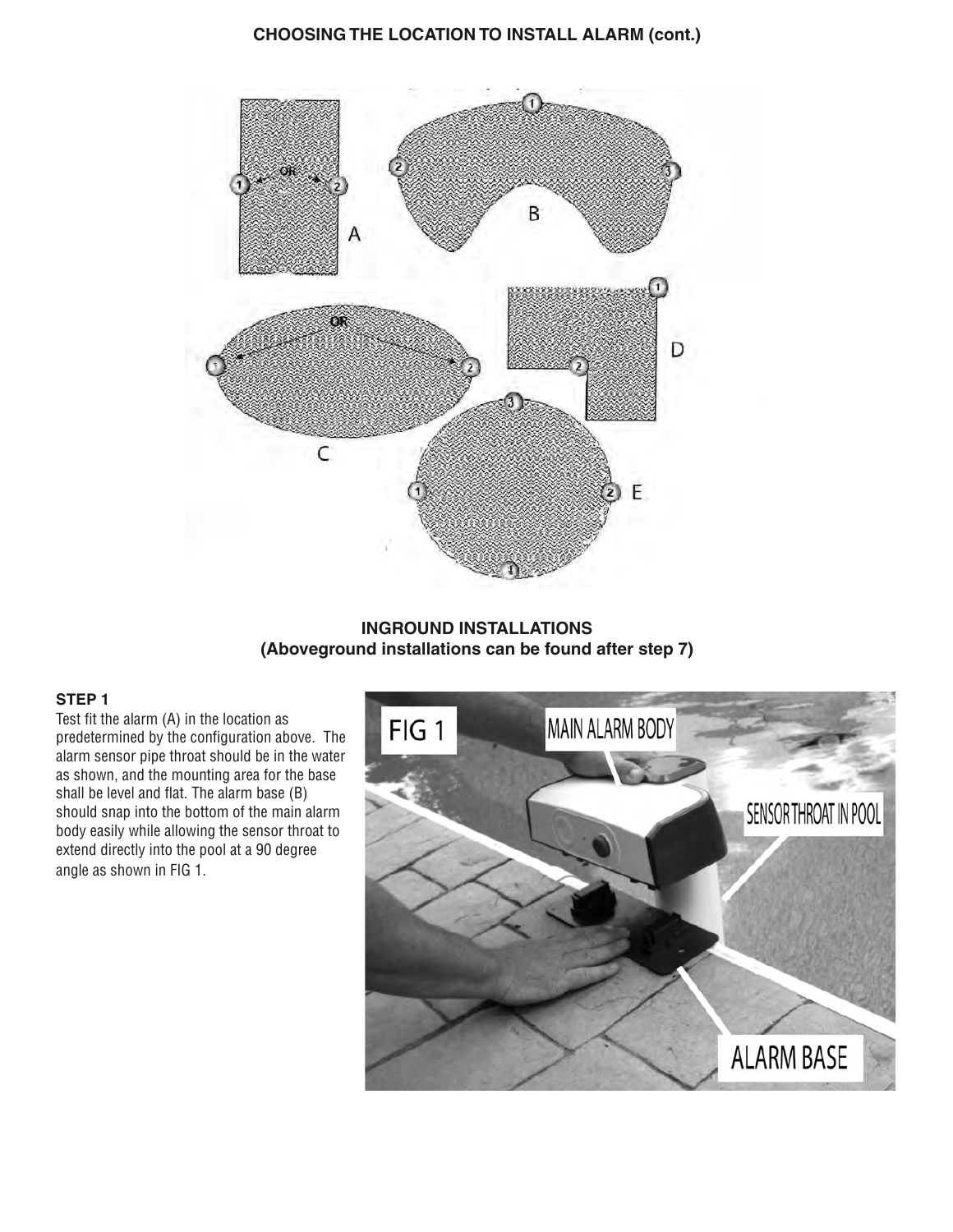### **STEP 2**

Once the location of the base plate (B) has been determined, use a pencil to mark two holes to be drilled into the deck to secure the alarm. There are four holes in the base, choose one hole on the left side and one on the right. See Fig 2.



#### **STEP 3**

After the holes are marked, drill the two holes using a ½ inch masonry drill. **\*\*NOTE\*\* TAKE GREAT CARE USING POWER TOOLS AROUND THE POOL. BE SURE THAT NO PEOPLE ARE IN THE POOL DURING ANY PHASE OF THE INSTALATION. REMOVE ALL POWER TOOLS FROM THE POOL AREA AS SOON AS THAT PHASE IS COMPLETE.\*\*** The holes need to be drilled 1 ¾ inches deep (Fig 3). The easiest way to determine how deep to drill is to measure 1 ¾ inches from the end of the drill bit. Mark that location with a piece of tape. When drilling, stop when the deck is level with the tape. The hole should now be 1 <sup>3</sup>/4 inches deep. Remove all dust and debris from the holes. Remove the nuts and washers from the mounting anchors (F), and insert the mounting anchors into the previously drilled holes. To mount on a wood deck, use  $\frac{1}{2}$  inch x 1 inch lag screws with ½ inch washers (not included)

#### **STEP 4**

Install the alarm base over the two anchors. Place the flat washer over the anchor threads, then the lock washers. Next screw the two nuts onto the anchors and tighten snugly using a wrench as shown in Fig 4.



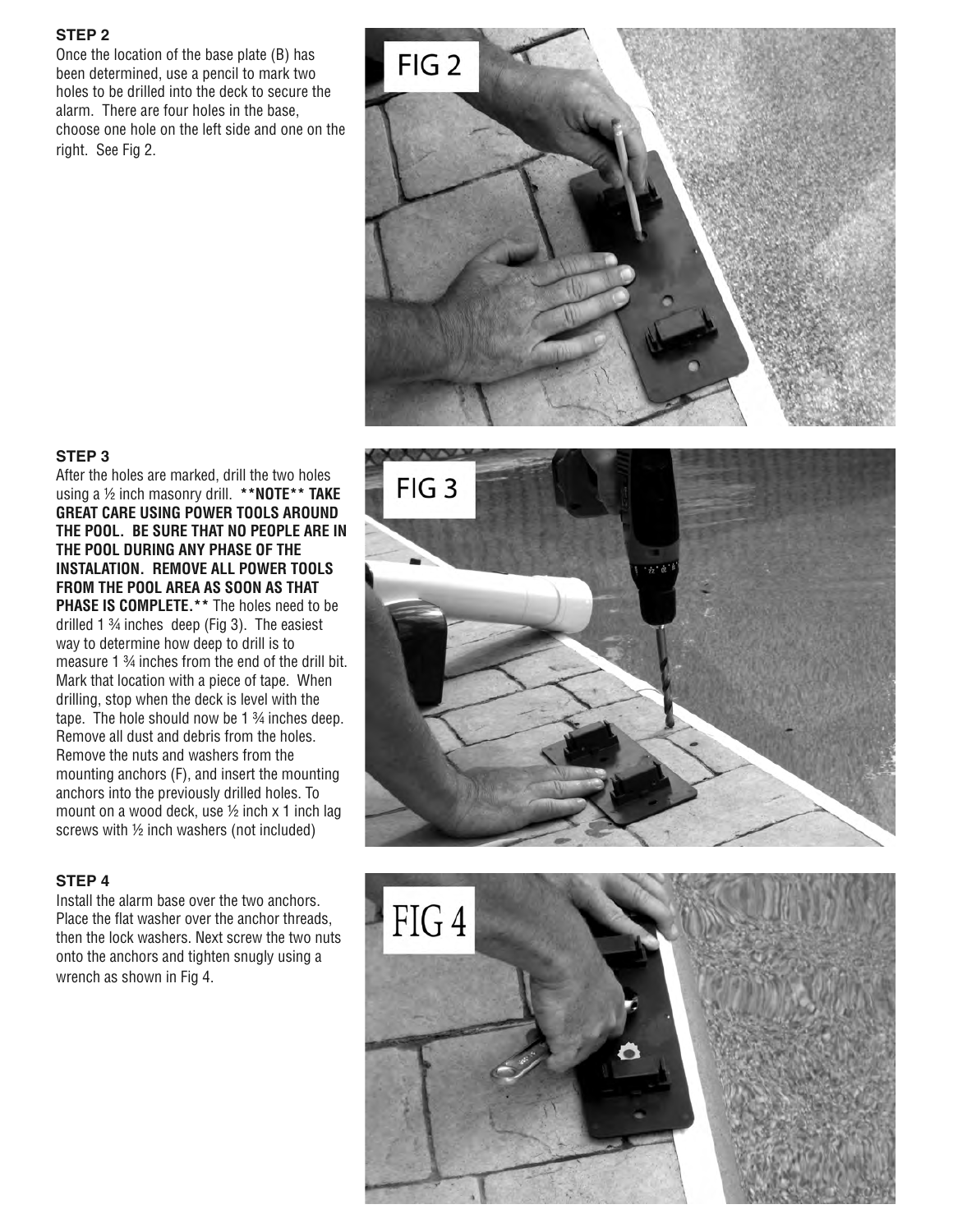## **STEP 5**

Turn the main alarm body over so the sensor throat is pointing skywards. Remove ALL 15 screws which secure the waterproof cover. Lift the cover off by carefully lifting it up and away from the side opposite of the sensor throat as shown in Fig 5. **Be careful not to lose any of the screws. When the batteries are installed, the alarm will sound and it is very loud! Be prepared and do not drop the unit!** 

Slide two **NEW** long life 9V alkaline batteries (not included) into the battery holders as shown in Fig 6. Connect the batteries to the battery connectors. To ease installation, place the magnetic key over the round white embossed area on the front of the alarm labeled **KEY**. At the same time, press the blue push button. The alarm will sound in one long burst to signify that it is in swim mode. The LED indicator located between the key area and the push button will flash red. The alarm is on but will not sound and can be handled for 5 minutes without the siren sounding.

### **STEP 6**

Tuck all wires into the main alarm body and reinstall the waterproof cover. Take care to slide the semicircular area at the back of the cover under the notch in the sensor throat tube **FIRST** as shown in Fig 5. Be sure that the cover is fully aligned and seated, and then replace **ALL 15 SCREWS.**





## **STEP 7**

The alarm is now ready to be attached to the mounting base. Simply snap the main alarm body into the mounting base. Use a Phillips head screwdriver to install the mounting screws (E), into the base to secure the main body to the base as shown in Fig 7.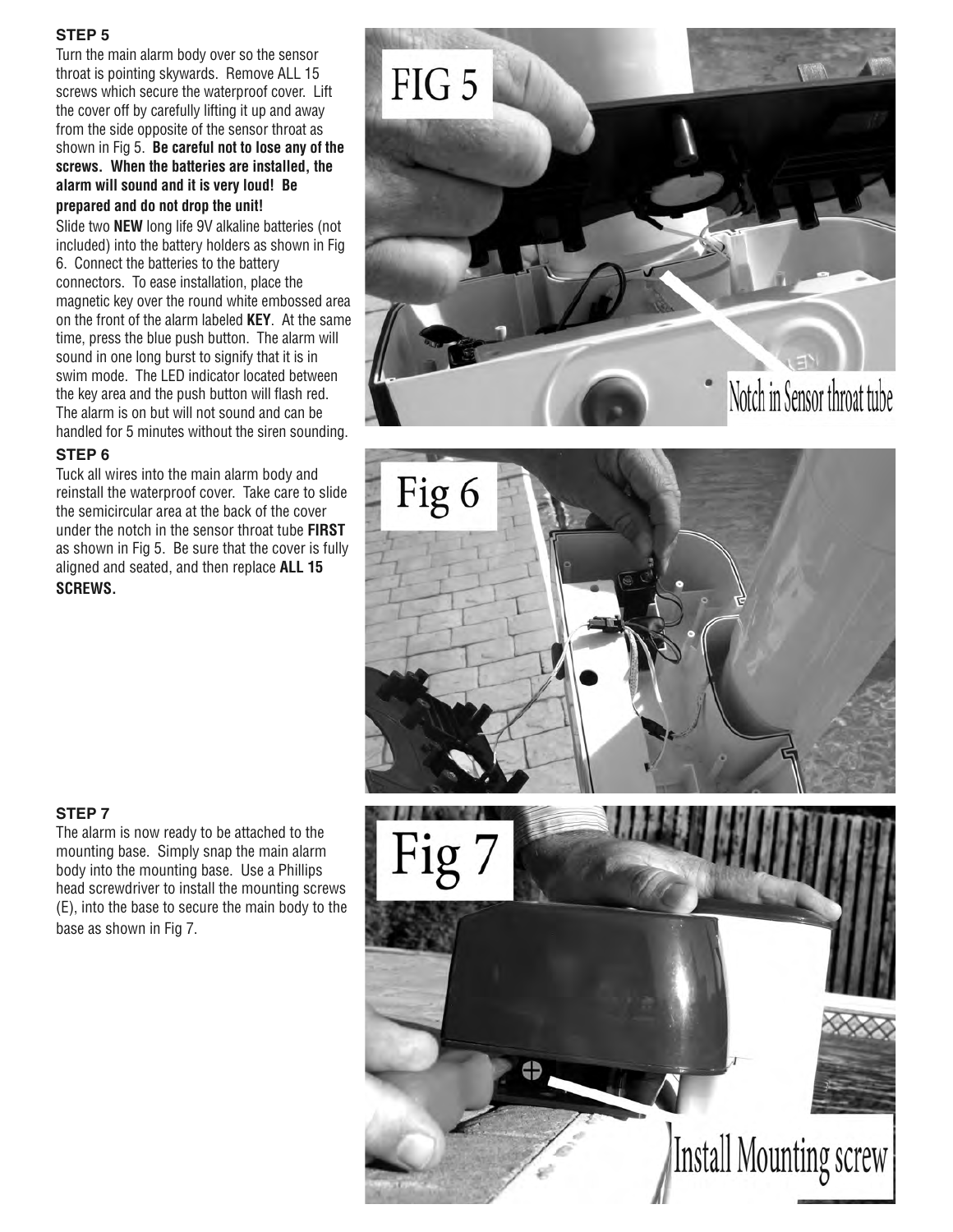## **MOUNTING THE ALARM TO THE TOP RAIL OF AN ABOVEGROUND POOL**

Once the desired location is determined, it is time to install the alarm. A properly secured alarm is crucial to its use and function. Please read through the instructions before installing the alarm.

1) Remove the alarm from the box. \*Note that the mounting base is attached to the alarm; leave the mounting base on for the second and third steps.

2) Using a Phillips-head screw driver; remove the (2) screws (one on each side) securing the alarm to the mounting base. See Figure 1

3) Using a tape measure; determine the center of the top rail between two uprights and make a small mark with the pencil. On either side of the center mark measure 1 3/8" and mark them off.

4) Take the mounting base and line up the two inside holes with the 2 marks previously made. Note: the base may need to be moved in or out depending on where the wall and liner line up.

5) Using a 1/4" drill bit; drill the marked holes. IMPORTANT make sure you have enough clearance to perform this step. Do not install the alarm if there is a risk of puncturing the pool wall or liner.

6) Once the holes are drilled; secure the base to the top rail using 1/4" 20 x 3/4'' round head machine bolts and nuts. Use the washers on both the topside of the mounting bracket and under the top rail.

## **STEP 8**

The water level of the pool must be adjusted and maintained in order for the alarm to perform properly. The sensor throat tube should stick into the water 2.5 inches. If the water should go far above or below this level, the alarms effectiveness is greatly diminished. Maintain proper water levels at all times. Never block or fill the air hole located on the back of the alarm's sensor throat. See Fig 8.

Mount the Remote siren no more than 100 linear feet from the base unit in an area inside your home where it can be heard throughout the house should the alarm sound. Turn the remote siren over and remove the Phillips head screw. Install one 9V long-life alkaline battery. Replace cover. Plug the AC adapter (D) into the remote siren (C). Then place it on a flat surface or use a screw to mount it to a wall near an electrical socket. Plug the 115VAC input adapter into a standard 115v wall socket. The AC adapter will supply 9vdc to the receiver. See Fig 9. It will give two short sirens to show that it is functioning, and a red led will glow on the unit. If the main AC power should fail (power outage or accidental unplugging) the siren will sound once announcing that the siren is now in battery backup mode. The siren will still receive a signal from the main alarm unit, and will alarm if triggered.





# **STEP 9**

Turn the return jets from the pools filtration system down towards the bottom of the pool. This will not effect the pool circulation; in fact it will help conserve chemical consumption. This is required in order to maintain the tightest security level possible using this alarm. See Fig 10.

Installation is now complete, and the unit MUST be tested.

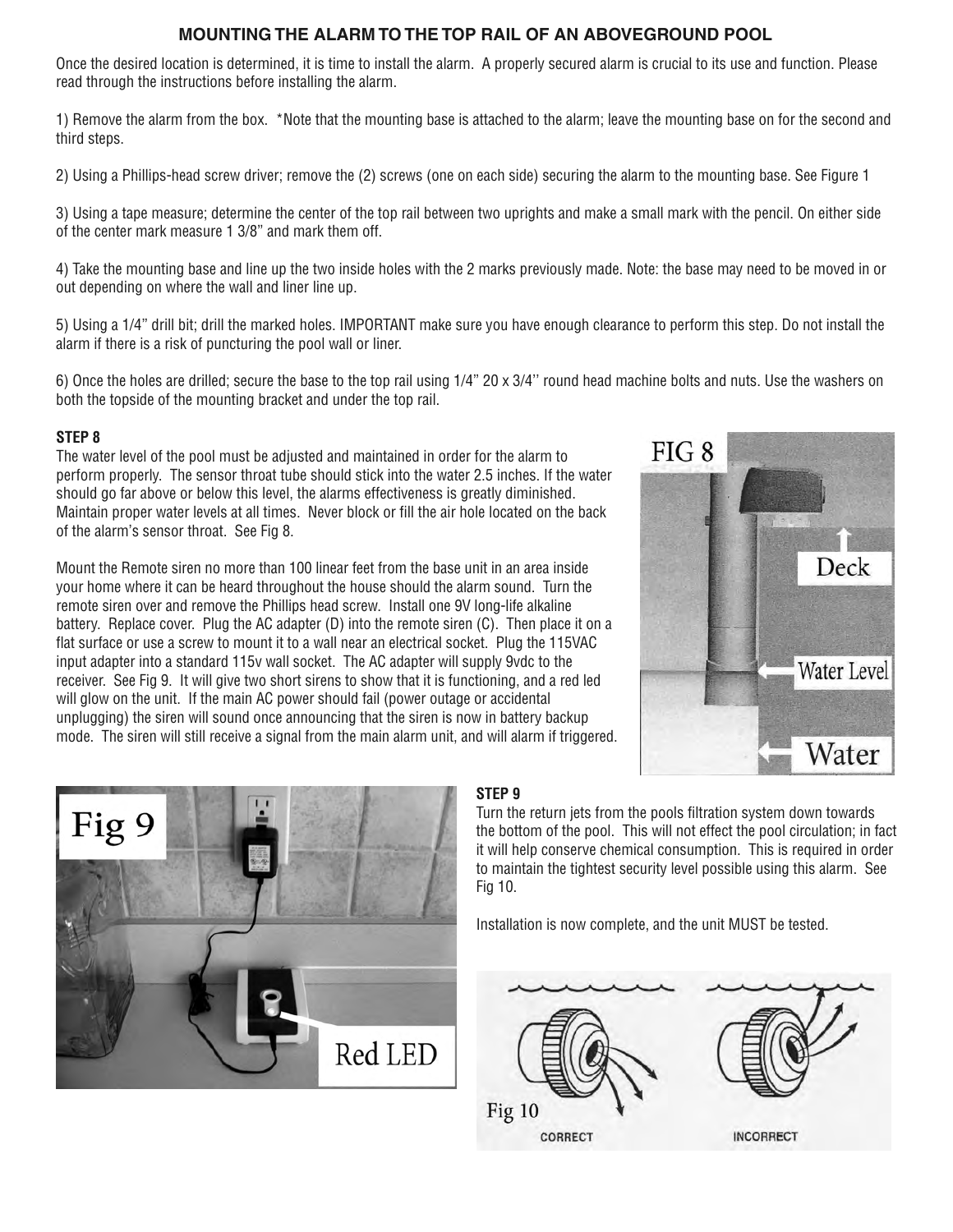## **TESTING THE UNIT**

To test the alarm, you can make a simple device that will simulate the size and weight of a young child. See Fig 11 and Fig 12. The materials needed are:

- 4 X 1.5 liter water bottles.
- Duct tape
- 6 ft of strong string

Fill the four bottles with water.

Use the duct tape to strap all 4 of the bottles together.

Tie the string tightly to one of the bottles.

Drop the bottles into the pool from a height of 2 feet. The alarm should sound. Use the string to retrieve the bottles. Test the alarm weekly to insure maximum protection.



## **USING THE ALARM**

This pool alarm is designed to protect the pool at all times. To swim in the pool, the key must be present. To enter swim mode, an adult must place the magnetic key onto the faceplate area where it is marked KEY while at the same time pressing the blue button. The alarm will emit a long beep signifying that it is now in swim mode. The LED on the faceplate will now flash red, and will continue to flash red while it is in swim mode. The pool can now be used without the alarm sounding. When all swimmers exit the pool and the water becomes still, the alarm will automatically rearm itself in 5 minutes to protect the pool. The alarm will emit a long siren announcing that it is again in active protection mode and the green LED on the faceplate will flash. If immediate protection is desired, wait until the water is calm, and then push the blue button on the faceplate. This will instantly rearm the alarm.

If the alarm is sounding, immediately check the pool FIRST for any unsafe condition. If the pool is clear of danger, push the blue button to silence the alarm, returning to protection mode.

Note: This alarm has been vigorously tested under very difficult conditions, however since many pools have different water features such as waterfalls, and/or fountains, it is impossible to account for all configurations. If your alarm alerts due to a water feature, simply turn the water feature off when the pool is not in use. This will allow for maximum protection against false alarms, and best protection for your pool.

Automatic pool cleaners also come in many sizes and shapes and may also cause a false alarm. This unit has been tested with all of SmartPool's robotic pool cleaners and performs well with all of them. Since models vary by manufacturer, we cannot guarantee that other models of automatic pool cleaners will not cause the alarm to false alarm.

## **LOW BATTERY INDICATOR**

The alarm comes equipped with a low battery indicator. If the batteries need to be replaced, the alarm will emit a chirp every 20 seconds. Refer to steps 5 and 6 for battery replacement.

## **WINTERIZATION**

When the pool is closed and covered for the winter, remove the main alarm body from the pool and remove the batteries. Store the main alarm body indoors for the winter months. The alarm should be removed from the pool if the air temperature will ever drop below 32 degrees Fahrenheit. Remove the batteries from both the main alarm unit and the remote siren for storage. Freezing of the pool water will damage the alarm. Freeze damage is not covered under the warranty.